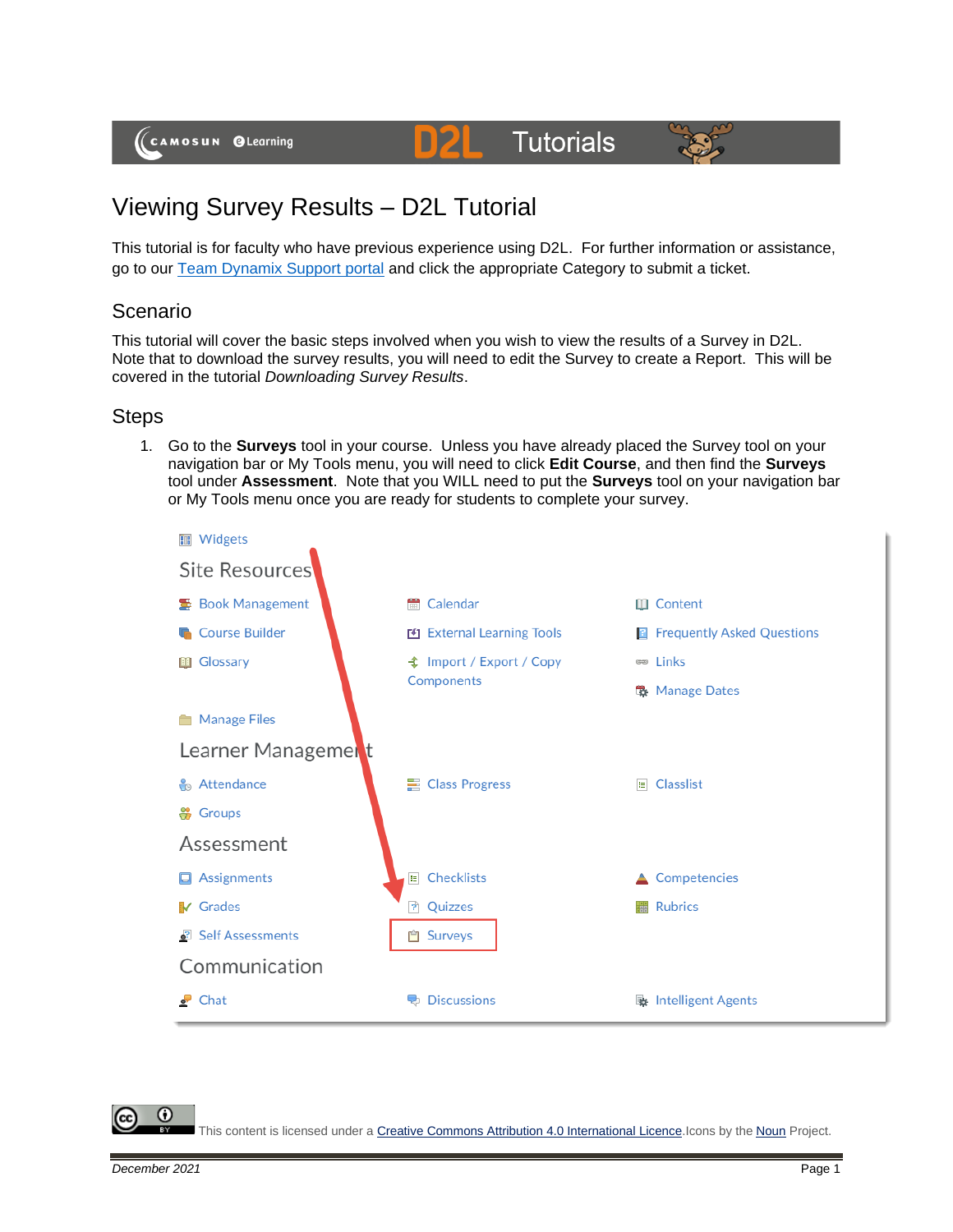2. Click the down arrow next to the title of the survey you wish to check results for, and select **Statistics**.

| <b>Manage Surveys</b> | <b>Question Library</b>                                      | <sup>O</sup> Help |
|-----------------------|--------------------------------------------------------------|-------------------|
| <b>New Survey</b>     | <b>Edit Categories</b><br>More Actions $\blacktriangleright$ |                   |
|                       | Preview:<br>By Availability $\sim$                           | Apply             |
| <b>Bulk Edit</b>      |                                                              |                   |
|                       | <b>Current Surveys</b>                                       |                   |
|                       | Final Feedback<br>$\checkmark$                               |                   |
|                       | Е                                                            |                   |
|                       | e from Users<br>н                                            |                   |
|                       | Pre riew                                                     |                   |
|                       | Reparts                                                      |                   |
|                       | <b>Statistics</b>                                            |                   |

3. You can select a date window for viewing results, for example if the survey was open for a long period of time and you wanted to check specific points. Select **Has Start Date**, and **Has End Date**, select your date range (here, we have selected from October 1-31, 2020), and click **Search**.

| Results<br>Has Start Date<br>$\checkmark$<br>10/1/2020<br>Now<br>Search<br>Has End Date<br>✓<br>10/31/2020<br>Now<br><b>Completion Summary</b> |  |  |  |  |  |
|------------------------------------------------------------------------------------------------------------------------------------------------|--|--|--|--|--|
| 15 attempts have been completed                                                                                                                |  |  |  |  |  |
| <b>Question 1</b>                                                                                                                              |  |  |  |  |  |
| The most valuable part(s) of the FLO Workshop was (were):                                                                                      |  |  |  |  |  |
| <b>Expand Responses</b><br>D                                                                                                                   |  |  |  |  |  |
| Question 2                                                                                                                                     |  |  |  |  |  |
| I would like to suggest the following changes to the design of the workshop:                                                                   |  |  |  |  |  |
| <b>Expand Responses</b><br>D                                                                                                                   |  |  |  |  |  |



This content is licensed under [a Creative Commons Attribution 4.0 International Licence.I](https://creativecommons.org/licenses/by/4.0/)cons by the [Noun](https://creativecommons.org/website-icons/) Project.